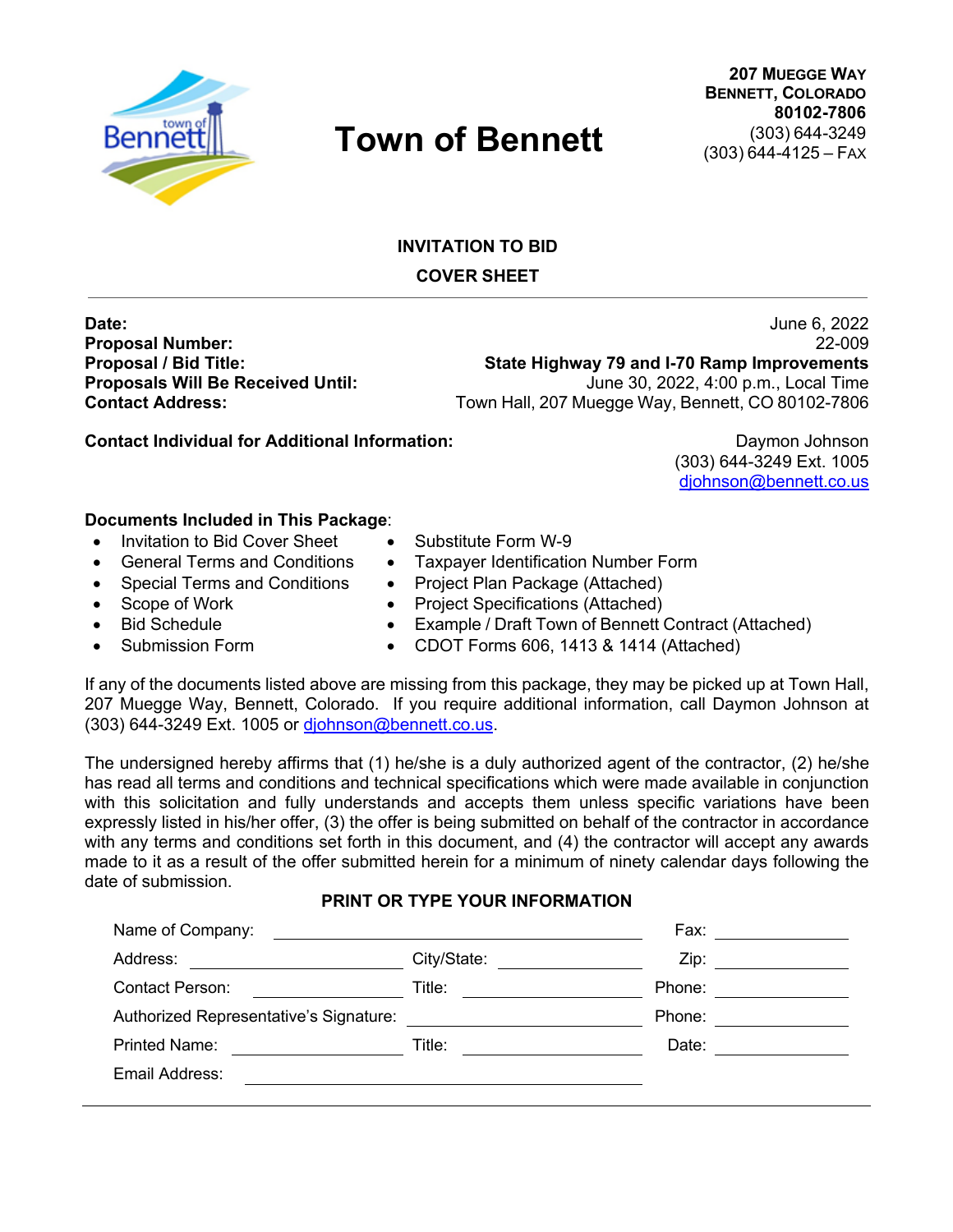

# **INVITATION TO BID GENERAL TERMS AND CONDITIONS**

#### **I APPLICABILITY**

These General Terms and Conditions apply, but are not limited, to all bids, offers, proposals, qualifications, quotations, and responses (hereinafter referred to as "Response") made to the Town of Bennett (hereinafter referred to as the "Town") by all prospective contractors, contractors, bidders, firms, companies, publishers, consultants, or suppliers (hereinafter referred to as "Contractor" or "Contractors") in response, but not limited, to all Invitations to Bid, Requests for Proposals, Requests for Qualifications, and Requests for Quotations (hereinafter referred to as "Solicitation" or "Solicitations").

#### **II CONTENTS OF RESPONSE**

- **A GENERAL CONDITIONS.** Contractors are required to submit their Response in accordance with the following express conditions:
	- 1 Contractors shall make all investigations necessary to thoroughly inform themselves regarding the conditions of the State Highway 79 and I-70 Ramp Improvements. No plea of ignorance by the Contractor of conditions that exist or that may hereafter exist as a result of failure to fulfill the requirements of the contract documents will be accepted as the basis for varying the requirements of the town or the compensation to the Contractor.
	- 2 Contractors are advised that all Town contracts are subject to all legal requirements contained in the Town's Purchasing Policies and state and federal statutes. When conflicts between the Solicitation and these legal documents occur, the highest authority will prevail.
	- 3 All Proposals and other materials submitted in response to this Solicitation shall become the property of the Town upon receipt and will not be returned to the Contractor. Selection or rejection will not affect this right. Information that is considered proprietary should be clearly marked as such and will be handled in accordance with applicable federal and state laws. Neither cost information nor any response in total will be considered proprietary, and Contractors should assume that all portions of their response other than proprietary information will be public records.
	- 4 The provisions herein are solely for the fiscal responsibility of the Town and confer no rights, duties or entitlements to the Contractor.
	- 5 This Solicitation is not an offer to contract.
	- 6 Contractors are required to state exactly what they intend to furnish to the Town in their Response and must indicate any variances to the terms, conditions, and specifications of this Solicitation no matter how slight. If variations are not stated in a Contractor's Response, it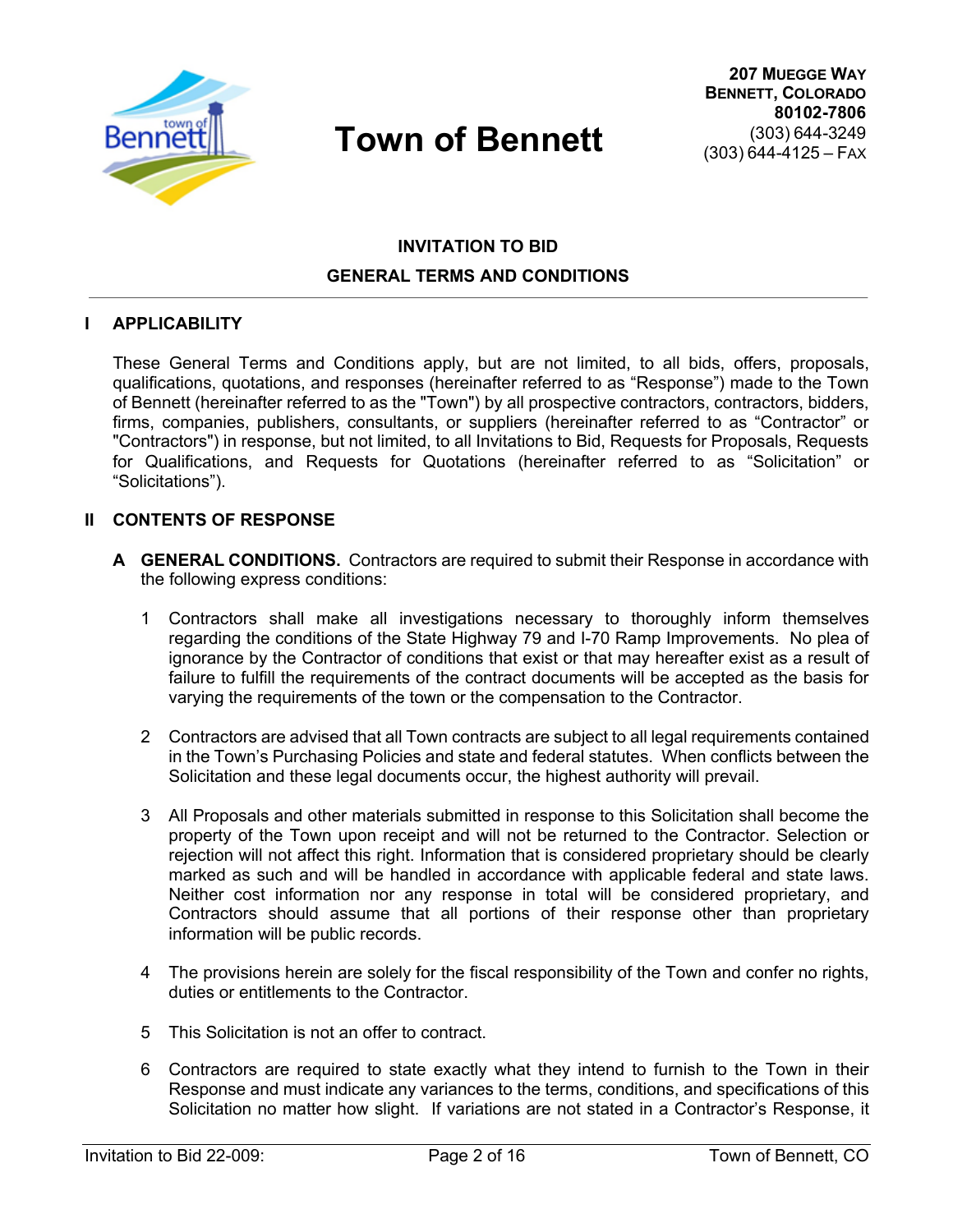shall be construed that the Contractor's Response fully complies with all conditions identified in this Solicitation.

- 7 The Town intends and expects that the contracting processes of the Town and its Contractors provide equal opportunity without regard to disability, race, creed, color, sex, sexual orientation, religion, age, national origin, or ancestry and that its Contractors make available equal opportunities to the extent third parties are engaged to provide goods and services to the Town as subcontractors, contractors, or otherwise. Accordingly, the Contractor shall not discriminate on any of the foregoing grounds in the performance of any contract awarded to the Contractor, and shall make available equal opportunities to the extent third parties are engaged to provide goods and services in connection with performance of the contract. The Contractor shall disseminate information regarding all subcontracting opportunities under the contract in a manner reasonably calculated to reach all qualified potential subcontractors who may be interested. The Contractor shall maintain records demonstrating its compliance with this provision and shall make such records available to the Town upon the Town's request.
- 8 The Town, in accordance with the provisions of Title VI of the Civil Rights Act of 1964 (79 Stat. 252, 42 US.C. §§ 2000d to 2000d-4) and the Regulations, hereby notifies all bidders that it will affirmatively ensure that any contract entered into pursuant to this advertisement, DBEs will be afforded full and fair opportunity to submit bids in response to this invitation and will not be discriminated against on the grounds of race, color, or national origin in consideration for any award.
- 9 The contract goal for participation in this Contract by certified Disadvantaged Business Enterprises (DBEs) who have been determined to be underutilized is: **15 percent,** as further detailed in the Project Specifications.

# **B CLARIFICATION AND MODIFICATIONS IN TERMS AND CONDITIONS**

- 1 Where there appear to be variances or conflicts between the General Terms and Conditions, the Special Terms and Conditions and the technical specifications outlined in this Solicitation, the technical specifications then the Special Terms and Conditions will prevail.
- 2 If any Contractor contemplating submitting a Response under this Solicitation is in doubt as to the true meaning of the specifications, the Contractor must submit a **written request** for clarification to Daymon Johnson (DJohnson@bennett.co.us) by 4:00 PM on June 14, 2022. All responses will be provided by June 17, 2022.

#### **Any official interpretation of this Solicitation must be made by an agent of the Town who is authorized to act on behalf of the Town. The Town shall not be responsible for interpretations offered by employees of the Town who are not agents of the Town.**

The Town shall issue a written addendum if substantial changes which impact the technical submission of Responses are required. A copy of such addenda will be mailed or distributed via facsimile transmission to each Contractor receiving the Solicitation. The Contractor shall certify its acknowledgment of the addendum by signing the addendum and returning it with its Proposal. In the event of conflict with the original contract documents, addenda shall govern all other contract documents to the extent specified. Subsequent addenda shall govern over prior addenda only to the extent specified.

#### **ADDENDA: CONTRACTOR IS RESPONSIBLE FOR OBTAINING AND ACKNOWLEDGING ALL SUBSEQUENT ADDENDA VIA THE TOWN WEBSITE OR ROCKY MOUNTAIN E-PURCHASING SYSTEM (BIDNET). FAILURE TO SUBMIT ANY AND ALL SUBSEQUENT ADDENDUM/ADDENDA MAY DEEM THE CONTRACTOR NON-RESPONSIVE. EACH AND**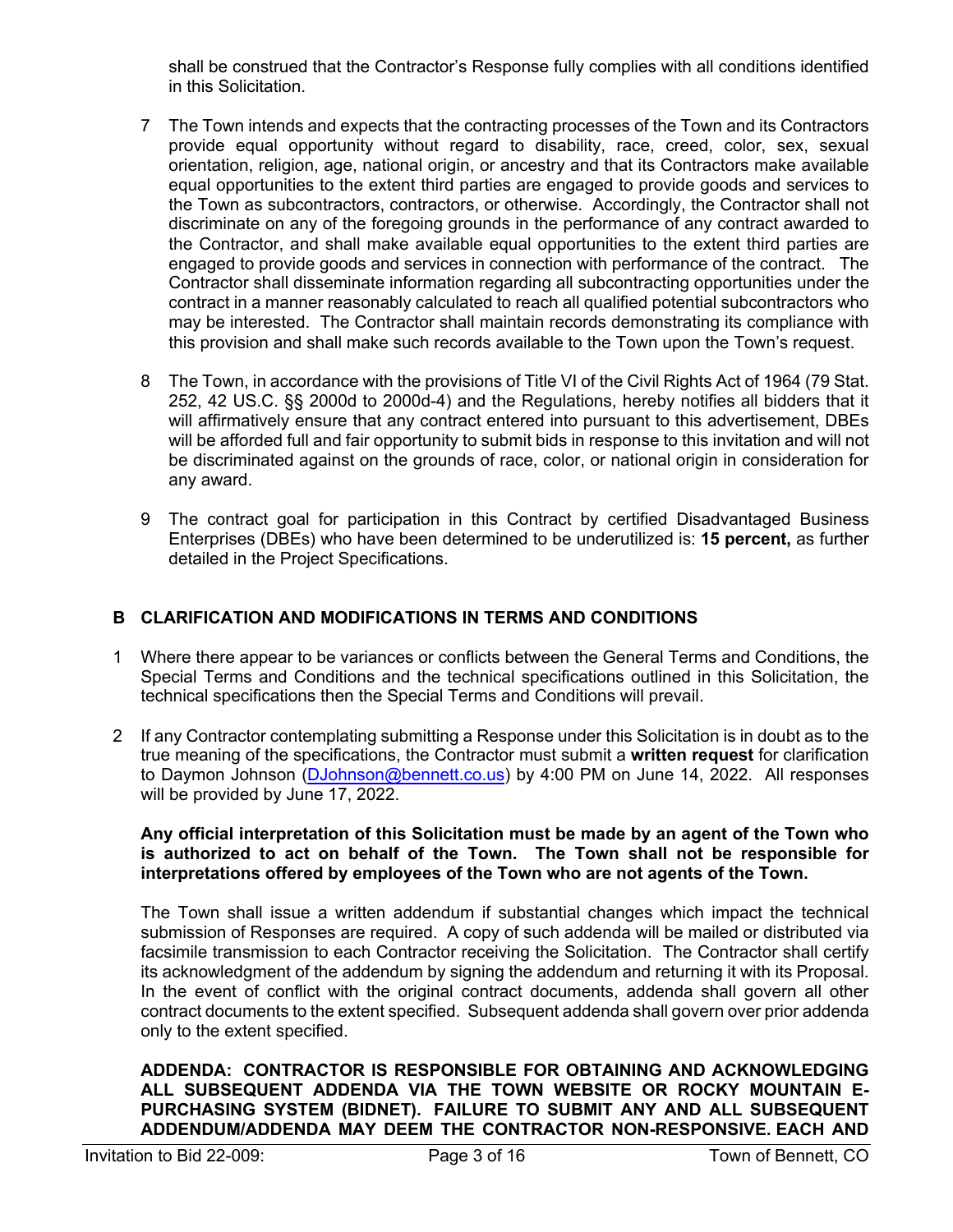**EVERY ADDENDUM MUST BE SEPARATELY ACKNOWLEDGED UTILIZING THE ADDENDUM ACKNOWLEDGMENT FORM AVAILABLE AT THE ROCKY MOUNTAIN E-PURCHASING SYSTEM (BIDNET). ANY SUBMITTAL DEEMED NON-RESPONSIVE MAY BE RETURNED. ANY CONTRACTOR DEEMED NON-RESPONSIVE WILL NOT HAVE THE ABILITY TO APPEAL AWARD DECISION(S).** 

## **C PRICES CONTAINED IN PROPOSAL – DISCOUNTS, TAXES, COLLUSION**

- 1 Contractors may offer a cash discount for prompt payment. Discounts will be considered in determining the lowest net cost for the evaluation of Responses; discounts for periods of less than twenty days, however, will not be considered in making the award. Contractors are encouraged to provide their prompt payment terms in the space provided on the Solicitation's Specification and Pricing Form. If no prompt payment discount is being offered, the Contractor shall enter a zero (0) for the percentage discount to indicate net thirty days. If the Contractor does not enter a percentage discount, it is hereby understood and agreed that the payment terms shall be net thirty days, effective on the date that the Town receives an accurate invoice or accepts the products, whichever is the later date. Payment is deemed to be made on the date of the mailing of the check.
- 2 Contractors shall not include federal, state, or local excise or sales taxes in prices offered, as the Town is exempt from payment of such taxes. The Town tax identification numbers will be made available to the selected contractor.
- 3 The Contractor, by affixing its signature to this Solicitation, certifies that its Response is made without previous understanding, agreement, or connection either with any persons, firms or corporations making a Response for the same items, or with the Town. The Contractor also certifies that its Response is in all respects fair, without outside control, collusion, fraud, or otherwise illegal action. To insure integrity of the Town's public procurement process, all Contractors are hereby placed on notice that any and all Contractors who falsify the certifications required in conjunction with this section will be prosecuted to the fullest extent of the law.

## **III PREPARATION AND SUBMISSION OF RESPONSE**

#### **A PREPARATION**

- 1 The Response must be typed. All corrections made by the Contractor must be initialed **in blue ink** by the authorized agent of the Contractor.
- 2 Responses must contain, **in blue ink**, a manual signature of an authorized agent of the Contractor in the space provided on the Solicitation cover page. **The original cover page of this Solicitation must be included in all responses. If the Contractor's authorized agent fails to sign and return the original cover page of the Solicitation, its Response may be invalid and may not be considered.**
- 3 Unit prices shall be provided by the Contractor on the Solicitation's Specification and Pricing Form when required in conjunction with the prescribed method of award and **shall be for the unit of measure requested**. Prices that are not in accordance with the measurements and descriptions requested shall be considered non-responsive and shall not be considered. Where there is a discrepancy between the unit price and the extension of prices, the unit price shall prevail.
- 4 The accuracy of the Responses is the sole responsibility of the Contractor. No changes in the Responses shall be allowed after the date and time that the Offers are due. Changes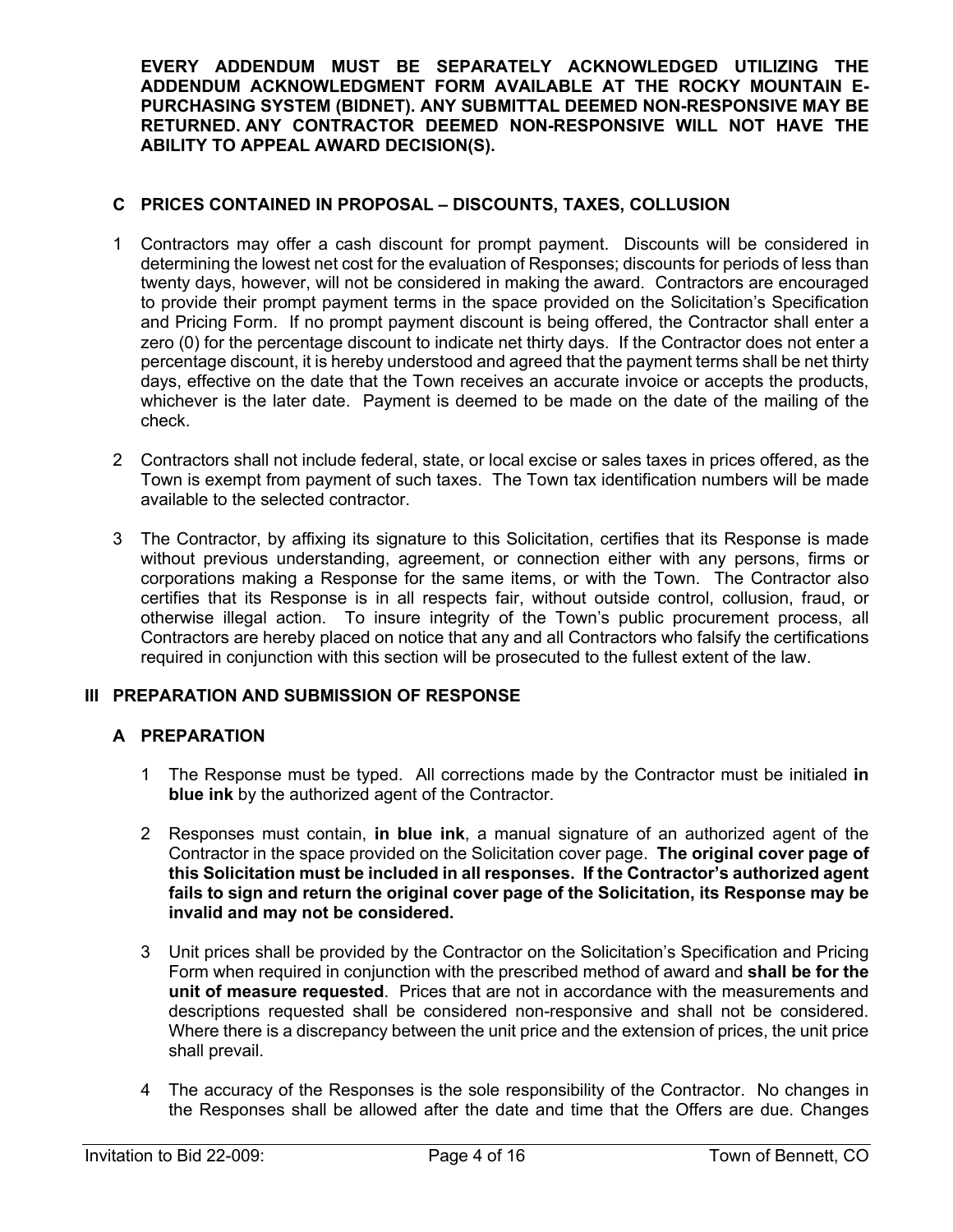made to the Responses prior to the date and time that the Offers are due shall be made in accordance with Provision IV(A) of this document.

## **B SUBMISSION**

- 1 The Responses shall be sealed in an envelope with the Contractor's name and the Proposal number (22-009) on the outside. The pricing forms (Pages 12 to 14), which is attached to this Solicitation, must be used when the Contractor is submitting its Response. The Contractor shall not alter this form (e.g. add or modify categories for posting prices offered) unless expressly permitted in the addendum duly issued by the Town. No other form shall be accepted.
- 2 Responses submitted via facsimile machines will not be accepted.
- 3 Contractors, who qualify their Response by requiring alternate contractual terms and conditions as a stipulation for contract award must include such alternate terms and conditions in their Response. The Town reserves the right to declare a Contractor's Response as nonresponsive if any of these alternate terms and conditions are in conflict with the Town's terms and conditions, or if they are not in the best interests of the Town.

An ORIGINAL and THREE (3) copies of each Response must be received before the due date and time as specified in this Invitation to Bid. Failure to submit the required number of copies may deem the Contractor non-responsive. The Contractor is responsible for addressing the envelope as indicated below. Address the envelope as follows:

Town of Bennett ATTN: Purchasing 207 Muegge Way Bennett, CO 80102

ATTN: Daymon Johnson Title: Director of Capital Projects RFP: 22-009

C LATE PROPOSALS. Responses received after June 30, 2022, 4:00 p.m., shall be considered non-responsive and will be returned unopened to the Contractor.

#### **IV MODIFICATION OR WITHDRAWAL OF RESPONSES**

**A MODIFICATIONS TO RESPONSES.** Responses may only be modified in the form of a written notice on company letterhead and must be received prior to June 30, 2022, 4:00 p.m. Each permissible modification submitted to the Town must have the Contractor's name and return address and the applicable Solicitation number and title clearly marked on the face of the envelope. If more than one modification is submitted, the modification bearing the latest date of receipt by the Town will be considered the valid modification.

#### **B WITHDRAWAL OF RESPONSES**

- 1 Responses may be withdrawn prior to June 30, 2022, 4:00 p.m. Such requests must be made in writing on company letterhead.
- 2 Responses may not be withdrawn after June 30, 2022, 4:00 p.m., for a period of ninety (90) calendar days. If a Response is withdrawn by the Contractor during this ninety-day period, the Town may, at its option, suspend the Contractor from the Bidder list and may not accept any Responses from the Contractor for a ten-month period following the withdrawal.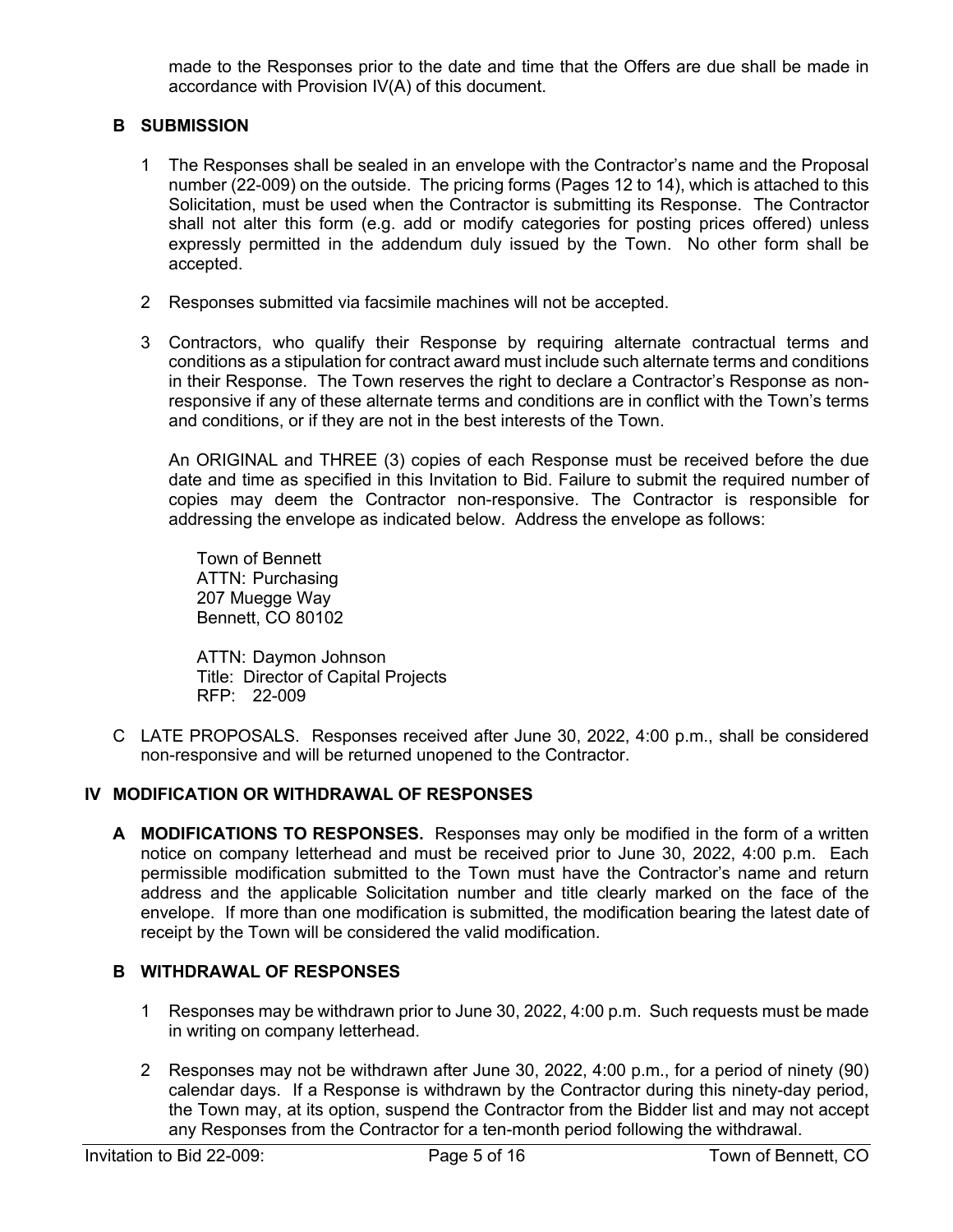## **V REJECTION OF PROPOSALS**

- **A REJECTION OF PROPOSALS.** The Town may, at its sole and absolute discretion:
	- 1 Accept or Reject any and all, or parts of any or all, Responses submitted by prospective Contractors;
	- 2 Re-advertise this Solicitation;
	- 3 Postpone or cancel the process;
	- 4 Waive any irregularities in the Responses received in conjunction with this Solicitation; and/or
	- 5 Determine the criteria and process whereby Proposals are evaluated and awarded. No damages shall be recoverable by any Contractor as a result of these determinations or decisions by the Town.
- **B REJECTION OF A PARTICULAR RESPONSE.** Examples of the reasons for which the Town may reject a Response, include, but are not limited to the following:
	- 1 The Contractor misstates or conceals any material fact in its Response;
	- 2 The Contractor's Responses does not strictly conform to the law or the requirements of the Solicitation;
	- 3 The Response expressly requires or implies a conditional award that conflicts with the method of award stipulated in the Solicitation's Special Terms and Conditions;
	- 4 The Response does not include documents, including, but not limited to, certificates, licenses, and/or samples, which are required for submission with the Response in conjunction with the Solicitation's Special Terms and Conditions and/or technical specifications; or
	- 5 The Response has not been executed by the Contractor through an authorized signature on the Specification's Cover Sheet.

## **C ELIMINATION FROM CONSIDERATION**

- 1 A Response may not be accepted from, nor any contract be awarded to, any person or firm which is in arrears to the Town upon any debt or contract or which is a defaulter as surety or otherwise upon any obligation to the Town.
- 2 A Response may not be accepted from, nor any contract awarded to, any person or firm which has failed to perform faithfully any previous contract with the Town, state or federal government, for a minimum period of three years after this previous contract was terminated for cause.

#### **VI QUALIFICATIONS OF CONTRACTOR**

Prior to submitting a bid proposal for this project, the bidder shall have received pre-qualification status (active status: https://cdot.dbesystem.com/) with the Colorado Department of Transportation (CDOT) to bid on individual projects of the size and kind of work as set forth in the contract documents. The bidder shall be required to produce documented evidence verifying that the bidder's active status existed prior to the bid opening. Failure to produce said evidence will disqualify the bidder from being eligible for an award of this contract.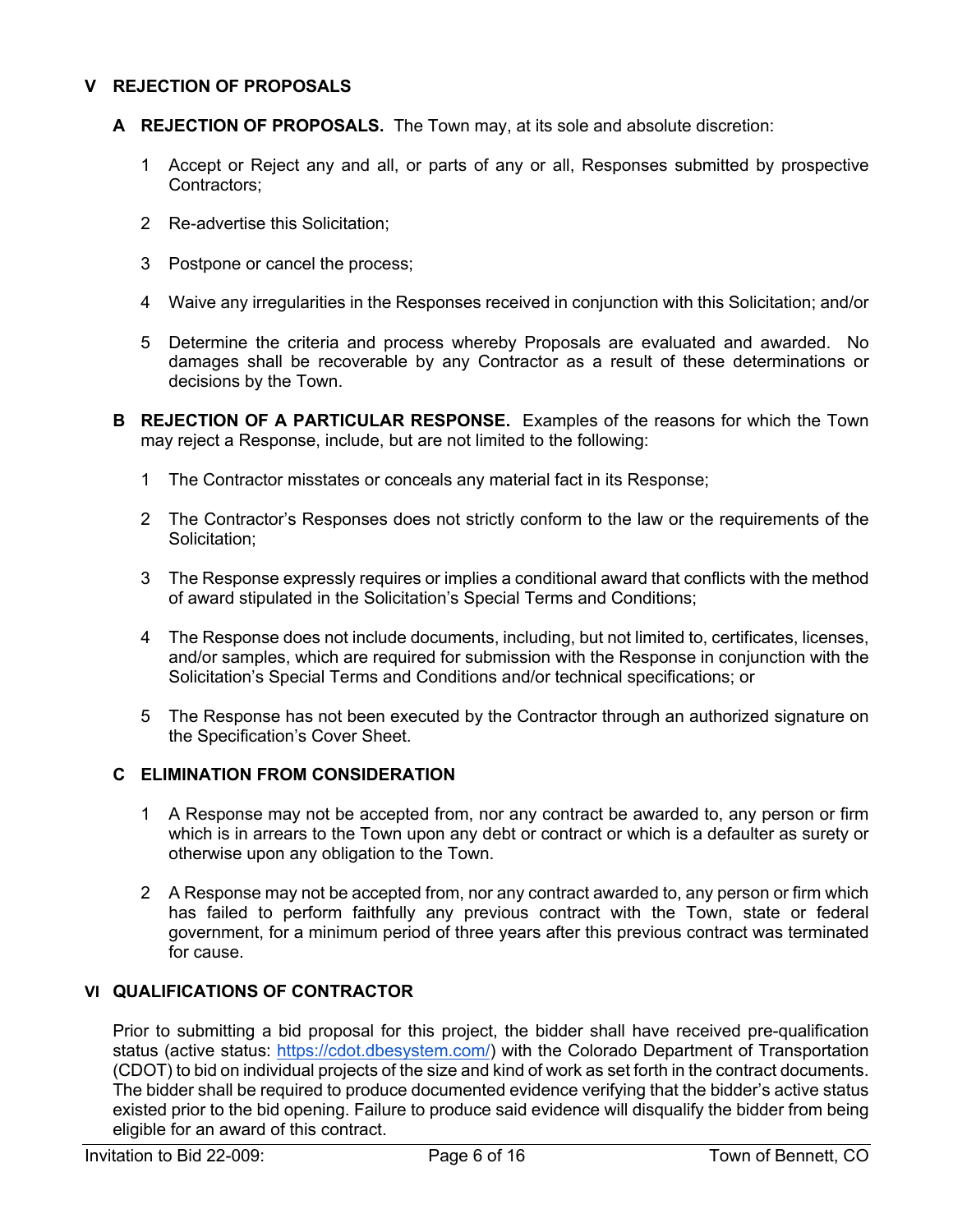## **VII AWARD OF SOLICITATION**

The Town shall award the Solicitation to the successful Contractor through the issuance of a Notice of Intent to Award. The General Terms and Conditions, the Special Terms and Conditions, any technical specifications, the Proposal, and the Purchase Order or Notice of Award are collectively an integral part of any agreement between the Town and the successful Contractor. Accordingly, these documents shall be incorporated into a separate contract for services. No services shall be provided until the contract for services has been signed by the Town and no products shall be provided until the Purchase Order has been signed by the Contractor.

## **VIIIINSURANCE REQUIREMENTS UPON AWARD OF CONTRACT**

A. At all times during the terms of an Agreement between the Town and Contractor, the Contractor is required to have all the following insurance policies:

#### 1. Workers' Compensation

Workers' compensation insurance as required by state statute, and employers' liability insurance covering all Local Agency or Subcontractor employees acting within the course and scope of their employment.

#### 2. General Liability

Commercial general liability insurance written on an Insurance Services Office occurrence form, covering premises operations, fire damage, independent contractors, products and completed operations, blanket contractual liability, personal injury, and advertising liability with minimum limits as follows:

- a. \$1,000,000 each occurrence;
- b. \$2,000,000 general aggregate;
- c. \$1,000,000 products and completed operations aggregate; and
- d. \$50,000 any 1 fire.

#### 3. Automobile Liability

Automobile liability insurance covering any auto (including owned, hired and non-owned autos) with a minimum limit of \$2,000,000 each accident combined single limit.

#### 4. Protected Information

Liability insurance covering all loss of State Confidential Information, such as PII, PHI, PCI, Tax Information, and CJI, and claims based on alleged violations of privacy rights through improper use or disclosure of protected information with minimum limits as follows:

- a. \$1,000,000 each occurrence; and
- b. \$2,000,000 general aggregate.

#### 5. Professional Liability Insurance

Professional liability insurance covering any damages caused by an error, omission or any negligent act with minimum limits as follows:

- a. \$1,000,000 each occurrence; and
- b. \$1,000,000 general aggregate.

#### 6. Crime Insurance

Crime insurance including employee dishonesty coverage with minimum limits as follows:

- a. \$1,000,000 each occurrence; and
- b. \$1,000,000 general aggregate.
- 7. Umbrella/Excess Liability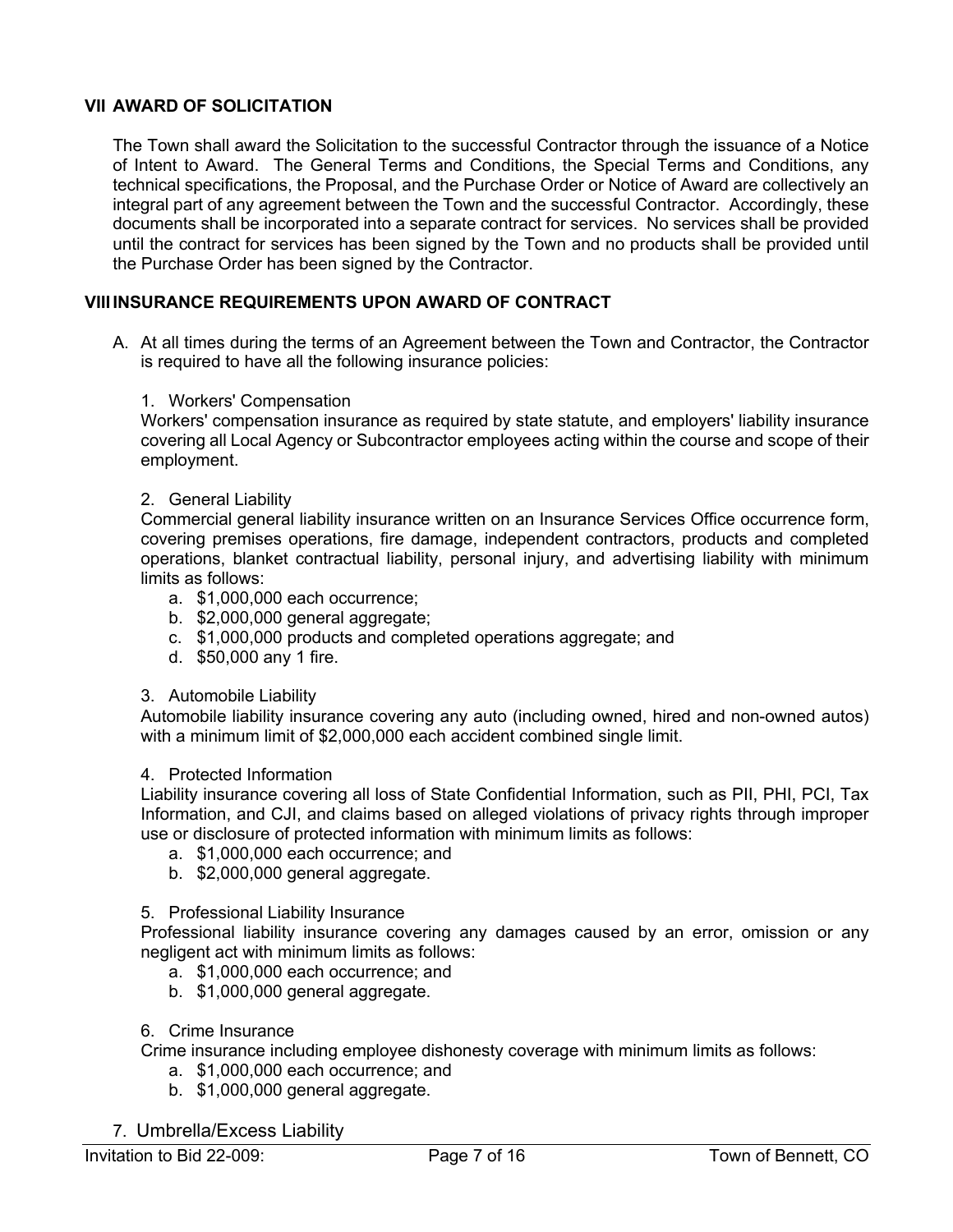Umbrella/excess liability insurance in excess of the liability coverage listed above shall be in the following minimum amounts:

- a. \$2,000,000 each occurrence
- b. \$2,000,000 annual aggregate
- B. Additional Insured

The State shall be named as additional insured on all commercial general liability policies (leases and construction contracts require additional insured coverage for completed operations). In the event of cancellation of any commercial general liability policy, the carrier shall provide at least 10 days prior written notice to CDOT.

C. Primacy of Coverage

Coverage required of the Contractor shall be primary over any insurance or self-insurance program carried by the Town or the State.

D. Cancellation

All commercial insurance policies shall include provisions preventing cancellation or non-renewal, except for cancellation based on non-payment of premiums, without at least 30 days prior notice to the Town and the Town shall forward such notice to the State.

E. Subrogation Waiver

All commercial insurance policies secured or maintained by the Contractor shall include clauses stating that each carrier shall waive all rights of recovery under subrogation or otherwise against the Town or the State, its agencies, institutions, organizations, officers, agents, employees, and volunteers.

#### F. Insurance Certificates

The Town reserves the right to request and receive a certified copy of any policy and any endorsement thereto.

- 1 The Contractor shall, prior to commencing services, deliver to the Town Certificates of Insurance as evidence that policies providing any and all required coverages and limits are in full force and effect.
- 2 These certificates will serve as an indication to the Town that the Contractor has acquired all necessary insurance; however, the Town may require that certified copies of the insurance policies be submitted and may withhold payment for services until the applicable insurance policies are received and found to be in accordance with the Agreement.
- 3 Insurance limits must be on each Certificate of Insurance. Each Certificate of Insurance shall be reviewed and approved by Town prior to commencement of services under the Agreement. The certificates shall identify this Agreement and shall state the project number where applicable.

## **IV ADDITIONAL CONTRACTUAL OBLIGATIONS**

Contracts executed pursuant to this Proposal will include, but not be limited to the following provisions:

A LOCAL, STATE AND FEDERAL COMPLIANCE REQUIREMENTS. Successful Contractors shall be familiar and comply with all local, state, and federal directives, ordinances, rules, orders, and laws applicable to, and affected by, this contract including, but not limited to, Davis- Bacon Act,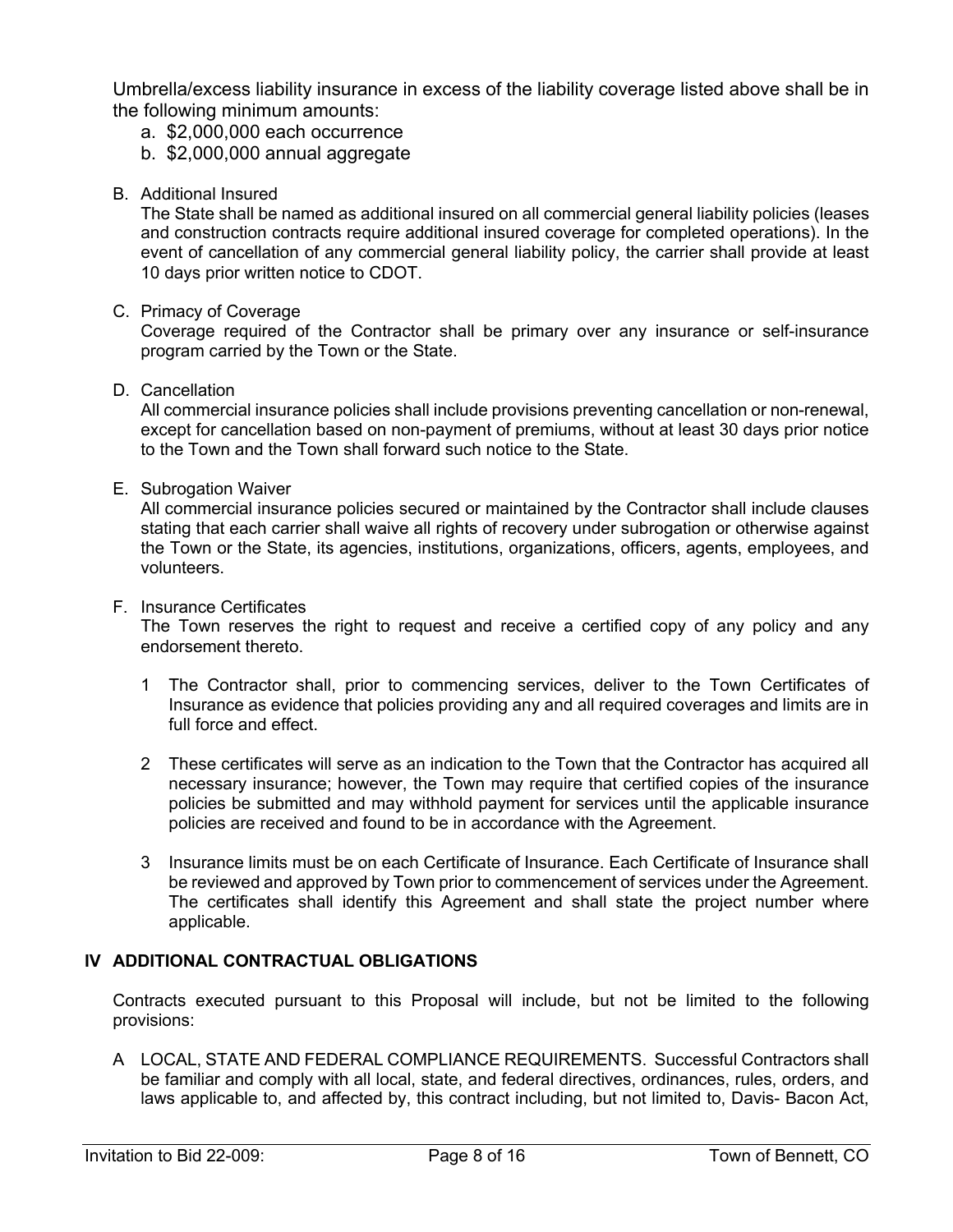Equal Employment Opportunity (EEO) regulations, Occupational Safety and Health Act (OSHA), and Title II of the Americans with Disabilities Act (ADA).

- B DISPOSITION. The Contractor shall not assign, transfer, convey, sublet, or otherwise dispose of the contract, including any or all of its right, title or interest therein, or its power to execute such contract to any person, company or corporation, without prior written consent of the Town.
- C EMPLOYEES. All employees of the Contractor shall be considered to be, at all times, employees of the Contractor, under its sole direction, and not an employee or agent of the Town. The Town may require the Contractor to remove an employee it deems careless, incompetent, insubordinate or otherwise objectionable, and whose continued employment on Town property is not in the best interest of the Town. In accordance with the Town's policy regarding the use of tobacco products, no employee of the Contractor shall be permitted to use tobacco products when performing work on Town property.
- D DELIVERY. Prices, quotes and deliveries are to be **FOB destination, freight prepaid**, and shall require inside delivery unless otherwise specified in the Solicitation's Special Terms and Conditions. Title and risk of loss shall pass to the Town upon inspection and acceptance by the Town at its designated point of delivery, unless otherwise specified in the Special Terms and Conditions. In the event that the Contractor defaults on its contract or the contract is terminated for cause due to performance, the Town reserves the right to re-procure the materials or services from the next lowest Contractor or from other sources during the remaining term of the terminated/defaulted contract. Under this arrangement, the Town shall charge the Contractor any difference between the Contractor's price and the price to be paid to the next lowest Contractor, as well as any costs associated with the re-solicitation effort
- E INDEMNIFICATION. Contracts executed pursuant to this Proposal will require the selected contractor to indemnify and hold harmless the Town, and its officers and its employees, from and against all liability, claims, and demands, on account of any injury, loss, or damage, which arise out of or are connected with the contractor's performance of the contract, if such injury, loss, or damage, or any portion thereof, is caused by, or claims to be caused by, the negligent act, omission, or other fault of the consultant or any subcontractor of the consultant, or any officer, employee, or agent of the consultant or any subcontractor, or any person for whom the consultant is responsible. The contract shall include provisions for the consultant to defend against such claims.
- F TERMINATION FOR CONVENIENCE. The Contract shall provide that the Town may cancel the contract upon thirty days written notice for reason other than cause. This may include the Town's inability to continue with the contract due to the elimination or reduction of funding.
- G BONDS. For any contract exceeding \$50,000, the Contractor shall furnish a performance bond and payment bond in an amount determined by the Town, but in any event at least equal to the contract price, as security for the faithful performance and payment of all Contractor's obligations. The bonds will be required to remain in effect at least until one year after the date of final payment. All bonds shall be in forms acceptable to the Town and executed by such sureties licensed to conduct business in Colorado that are acceptable to the Town.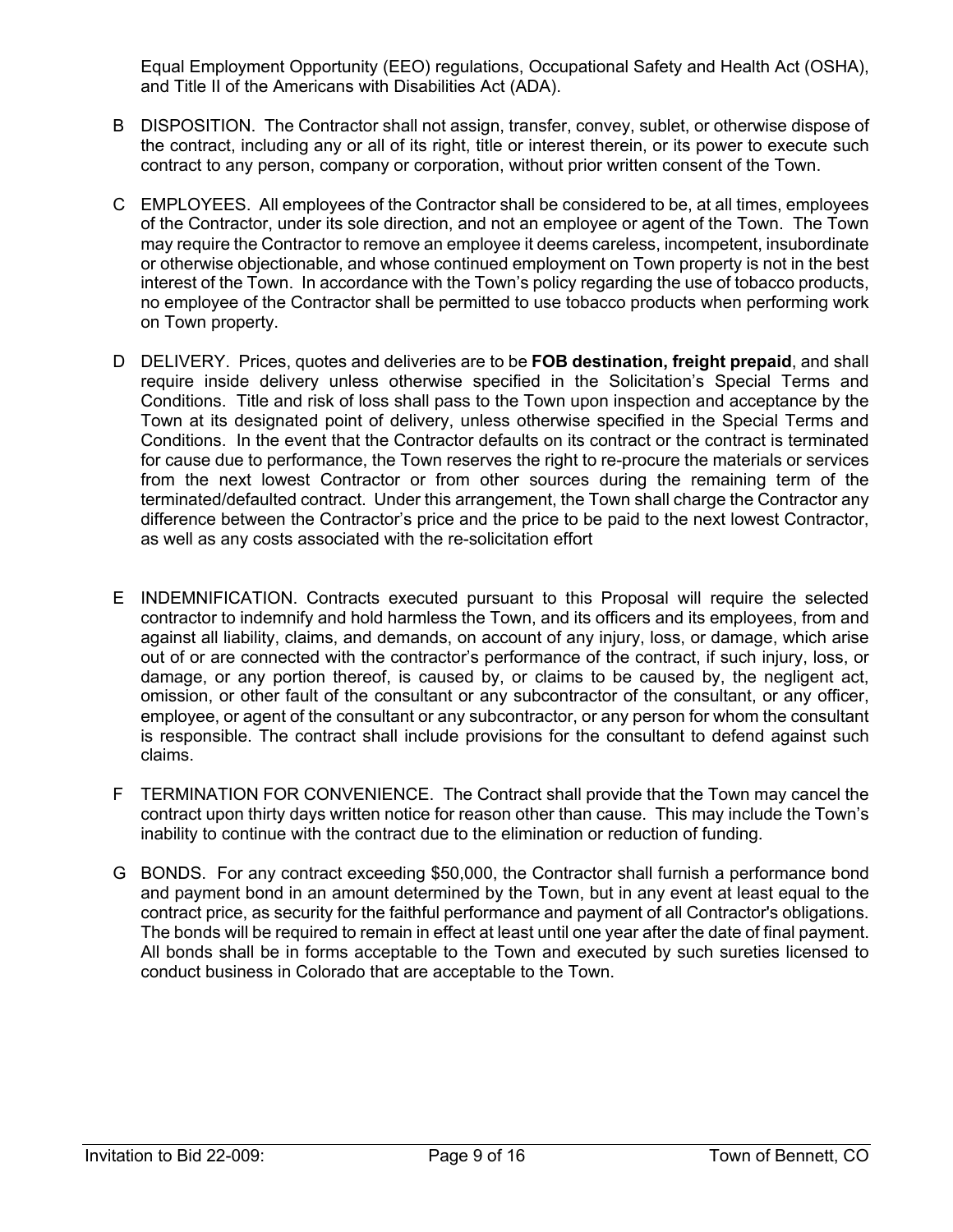

# **INVITATION TO BID TO SPECIAL TERMS AND CONDITIONS**

**SCHEDULE OF ACTIVITIES:** The following activities and dates are just a tentative outline of the process to be used to solicit Contractor responses and to evaluate each Proposal.

June 7, 2022<br>June 14, 2022<br>June 14, 2022 Question Deadline June 17, 2022 Response to Questions Provided by June 30, 2022<br>July 1, 2022 **Proposal Submittal Deadline Bid Opening** July 6, 2022 Award Notification July 29, 2022 Award Contract Anticipated

**METHOD OF AWARD - SINGLE PRODUCT:** Award of this contract will be made to the lowest responsive, responsible Contractor whose Proposal will be most advantageous to the Town, subject to the Town's right to reject all Proposals.

**ADDENDUMS:** Contractor is responsible for obtaining and acknowledging all subsequent addendums. Failure to submit subsequent addendum(s) shall deem the Contractor non-responsive.

**COSTS INCURRED BY PROPOSER:** Costs for developing a response to the Proposal, interviews, and contract negotiations are entirely the obligation of the Contractor and shall not be charged in any manner to the Town.

**REQUEST FOR CLARIFICATIONS.** The Town reserves the right to require clarification or further information with respect to any Proposal received, and to determine the final terms of any contract for services.

#### **I SCOPE OF WORK**

#### *I-70 & SH 79 Interchange Improvements:*

#### **Roadway Improvements**

Roadway improvements include, but are not limited to the addition of:

- Repair and minor Realignment of I-70 EB off-ramp;
- Top of Ramp(s) improvements

#### **Drainage Improvements**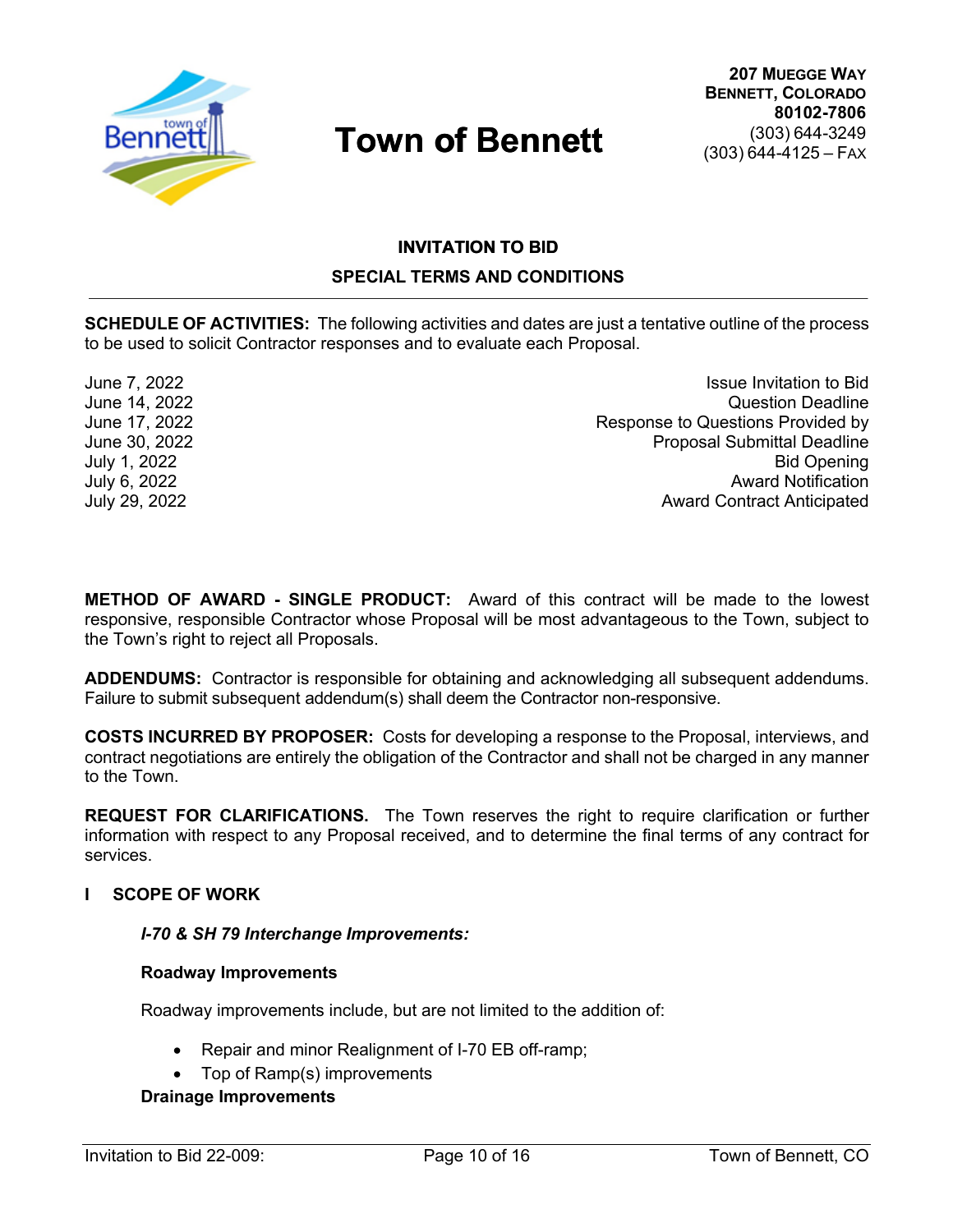Drainage construction includes modifications of existing inlet

#### **Traffic Signal Improvements**

Traffic signal improvements include the placement of signal poles and luminaires, conduit, controller/cabinet, and any other associated signal equipment contained in the plan set. Additional traffic improvements include, but are not limited to, signing and striping.

#### **Traffic Control**

All traffic control plans must be furnished by the Contractor to Project Engineer for the Town's and CDOT's approval prior to the commencement of work.

#### **Permitting**

The Contractor is responsible to obtain all required permits required for completion of work from the Town of Bennett and the State of Colorado.

#### **II RESPONSE CONTENT**

- Interested Contractors should provide the following information:
	- o Contact Information & Invatation to Bid Cover Sheet (Page 1) Including location, names of the principals, officers and directors of the firm.
	- o A statement of the availability of the firm to undertake the project.
	- o A timeline detailing the time frame for completion of this project.
	- o Bid Schedule (Pages 12 & 13)
	- o Submission Form (Page 14).
	- o W9 Form (Page 15).
	- o CDOT Forms 606, 1413 & 1414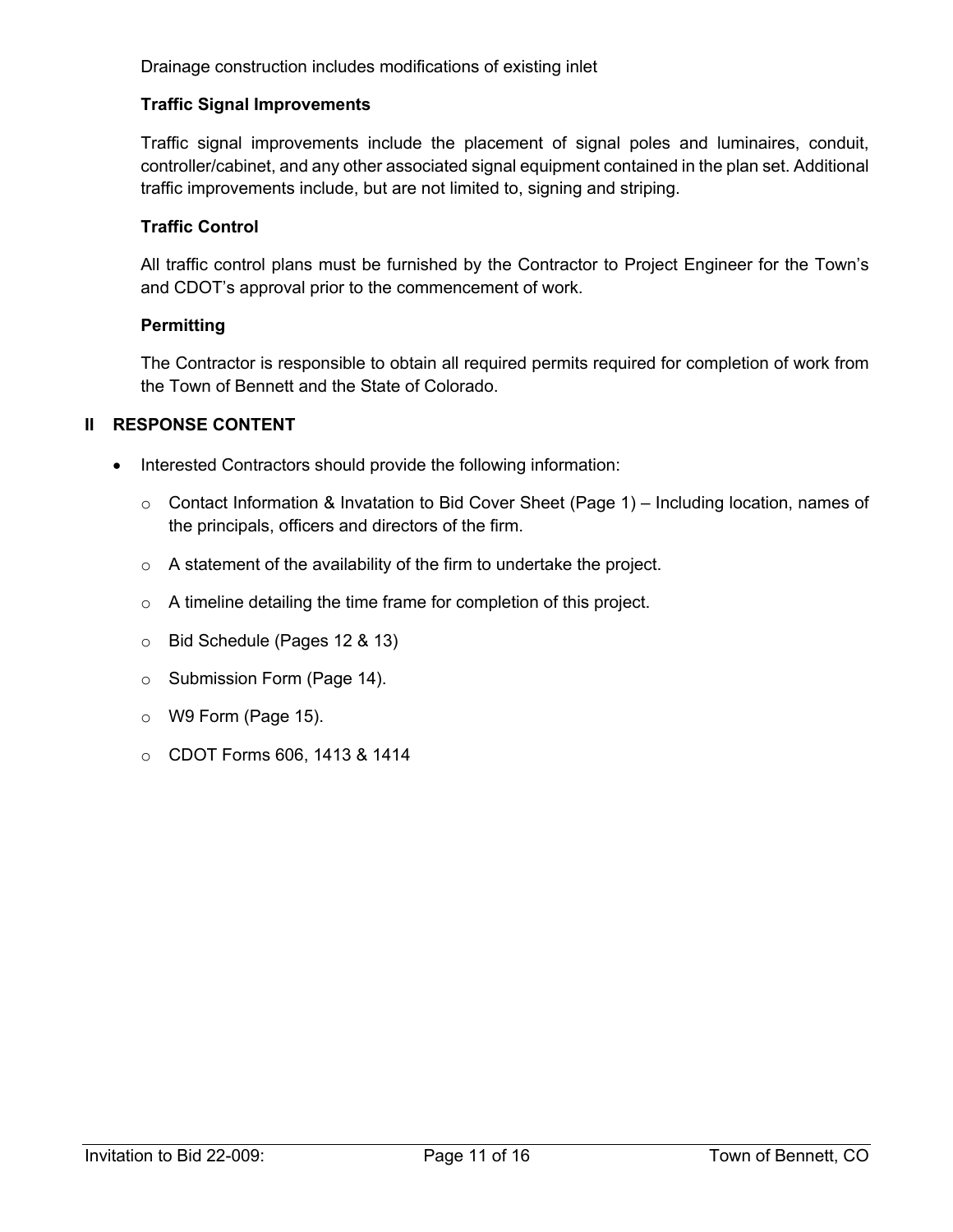

# **INVITATION TO BID BID SCHEDULE**

## **BID SCHEDULE: I-70 (EXIT304) / SH 79 INTERCHANGE IMPROVEMENTS**

| Item No.  | <b>Description</b>                                            | Unit        | <b>Estimated</b><br><b>Bid Unit</b><br>Quantity<br>Price |  | <b>Bid Amount</b>         |  |
|-----------|---------------------------------------------------------------|-------------|----------------------------------------------------------|--|---------------------------|--|
| 201-00001 | Clearing and Grubbing                                         | <b>ACRE</b> | 0.64                                                     |  | <b>S</b>                  |  |
| 202-00010 | Removal of Tree                                               | EACH        | $\overline{2}$                                           |  | $\frac{1}{2}$             |  |
| 202-00090 | Removal of Delineator                                         | EACH        | 10                                                       |  | $\frac{1}{2}$             |  |
| 202-00210 | Removal of Concrete Pavement                                  | SY          | 1644                                                     |  | $\frac{2}{3}$             |  |
| 202-00220 | Removal of Asphalt Mat                                        | SY          | 1634                                                     |  | $\frac{1}{2}$             |  |
| 202-00700 | Removal of Light Standard                                     | EACH        | $\overline{\mathbf{c}}$                                  |  | $\overline{\mathcal{S}}$  |  |
| 202-00810 | Removal of Ground Sign                                        | EACH        | $\overline{5}$                                           |  | $\overline{\mathcal{S}}$  |  |
| 202-00821 | Removal of Sign Panel                                         | EACH        | 1                                                        |  | $\frac{1}{2}$             |  |
| 202-01130 | Removal of Guardrail Type 3                                   | I F         | 330                                                      |  | \$                        |  |
| 202-04002 | Clean Culvert                                                 | EACH        | 5                                                        |  | $\boldsymbol{\mathsf{S}}$ |  |
| 203-00010 | Unclassified Excavation (Complete In Place)                   | СY          | 2241                                                     |  | \$                        |  |
| 203-01597 | Potholing                                                     | <b>HOUR</b> | 20                                                       |  | $\overline{\mathcal{S}}$  |  |
| 207-00700 | Topsoil (Onsite)                                              | CY          | 485                                                      |  | $\overline{\mathcal{S}}$  |  |
| 207-00704 | Subgrade Soil Preparation                                     | SY          | 2909                                                     |  | $\frac{1}{2}$             |  |
| 208-00002 | Erosion Log Type 1 (12 Inch)                                  | LF          | 300                                                      |  | $\frac{1}{2}$             |  |
| 208-00020 | Silt Fence                                                    | LF          | 1800                                                     |  | $\boldsymbol{\mathsf{S}}$ |  |
| 208-00046 | Pre-fabricated Concrete Washout Structure (Type 1)            | <b>EACH</b> | 1                                                        |  | \$                        |  |
| 208-00075 | Pre-fabricated Vehicle Tracking Pad                           | EACH        | $\overline{c}$                                           |  | $\frac{1}{2}$             |  |
| 208-00103 | Removal and Disposal of Sediment (Labor)                      | <b>HOUR</b> | 8                                                        |  | $\mathbf{\$\}$            |  |
| 208-00105 | Removal and Disposal of Sediment (Equipment)                  | HOUR        | 8                                                        |  | $\frac{1}{2}$             |  |
| 208-00106 | Sweeping (Sediment Removal)                                   | <b>HOUR</b> | 24                                                       |  | $\frac{1}{2}$             |  |
| 210-00810 | Reset Ground Sign                                             | EACH        | 13                                                       |  | $\boldsymbol{\mathsf{S}}$ |  |
| 210-01011 | <b>Reset Gate</b>                                             | EACH        | $\mathbf{1}$                                             |  | \$                        |  |
| 210-04020 | Modify Inlet                                                  | EACH        | $\mathbf{1}$                                             |  | $\frac{1}{2}$             |  |
| 212-00706 | Seeding (Native) Drill                                        | <b>ACRE</b> | 1.50                                                     |  | $\frac{1}{2}$             |  |
| 213-00002 | Mulching (Weed Free Hay)                                      | <b>ACRE</b> | 0.80                                                     |  | $\frac{1}{2}$             |  |
| 213-00061 | <b>Mulch Tackifier</b>                                        | LB          | 162                                                      |  | $\frac{1}{2}$             |  |
| 216-00201 | Soil Retention Blanket (Straw-Coconut) (Biodegradable Class 1 | SY          | 3365                                                     |  | $\boldsymbol{\mathsf{S}}$ |  |
| 217-00020 | <b>Herbicide Treatment</b>                                    | HOUR        | 8                                                        |  | \$                        |  |
| 240-00000 | <b>Wildlife Biologist</b>                                     | <b>HOUR</b> | 8                                                        |  | $\frac{1}{2}$             |  |
| 304-06000 | Aggregate Base Course (Class 6)                               | TON         | 1097                                                     |  | $\frac{1}{2}$             |  |
| 403-00721 | Hot Mix Asphalt (Patching) (Asphalt)                          | SY          | 200                                                      |  | $\frac{1}{2}$             |  |
| 403-33841 | Hot Mix Asphalt (Grading S) (100) (PG 64-22)                  | <b>TON</b>  | 496                                                      |  | $\frac{1}{2}$             |  |
| 403-34871 | Hot Mix Asphalt (Grading SX) (100) (PG 76-28)                 | <b>TON</b>  | 165                                                      |  | $\boldsymbol{\mathsf{S}}$ |  |
| 412-00850 | Concrete Pavement (8-1/2 Inch)                                | SY          | 2113                                                     |  | \$                        |  |
| 503-00036 | Drilled Shaft (36 Inch)                                       | LF          | 57                                                       |  | $\mathsf{\$}$             |  |
| 603-01240 | 24 Inch Reinforced Concrete Pipe                              | LF          | 30                                                       |  | $\frac{1}{2}$             |  |
| 604-00305 | Inlet Type C (5 Foot)                                         | EACH        | 1                                                        |  | $\frac{1}{2}$             |  |
| 606-00302 | Guardrail Type 3 (31 Inch Midwest Guardrail System)           | LF          | 187.50                                                   |  | $\frac{1}{2}$             |  |
| 606-02003 | End Anchorage (Nonflared)                                     | EACH        | $\overline{2}$                                           |  | $\frac{1}{2}$             |  |
| 612-00001 | Delineator (Type I)                                           | EACH        | 5                                                        |  | $\frac{1}{2}$             |  |
| 612-00003 | Delineator (Type III)                                         | EACH        | $\mathbf{1}$                                             |  | <sup>\$</sup>             |  |
| 612-00041 | Delineator (Flexible) (Type I)                                | <b>EACH</b> | 4                                                        |  | $\overline{\mathcal{S}}$  |  |
| 613-00206 | 2 Inch Electrical Conduit (Bored)                             | LF          | 355                                                      |  | $\frac{1}{2}$             |  |
| 613-00306 | 3 Inch Electrical Conduit (Bored)                             | LF          | 370                                                      |  | $\frac{1}{2}$             |  |
| 613-01200 | LF<br>2 Inch Electrical Conduit (Plastic)                     |             | $\overline{55}$                                          |  | $\frac{1}{2}$             |  |
| 613-01300 | 3 Inch Electrical Conduit (Plastic)                           | LF          | 70                                                       |  | <sup>\$</sup>             |  |

Invitation to Bid 22-009: Page 12 of 16 Town of Bennett, CO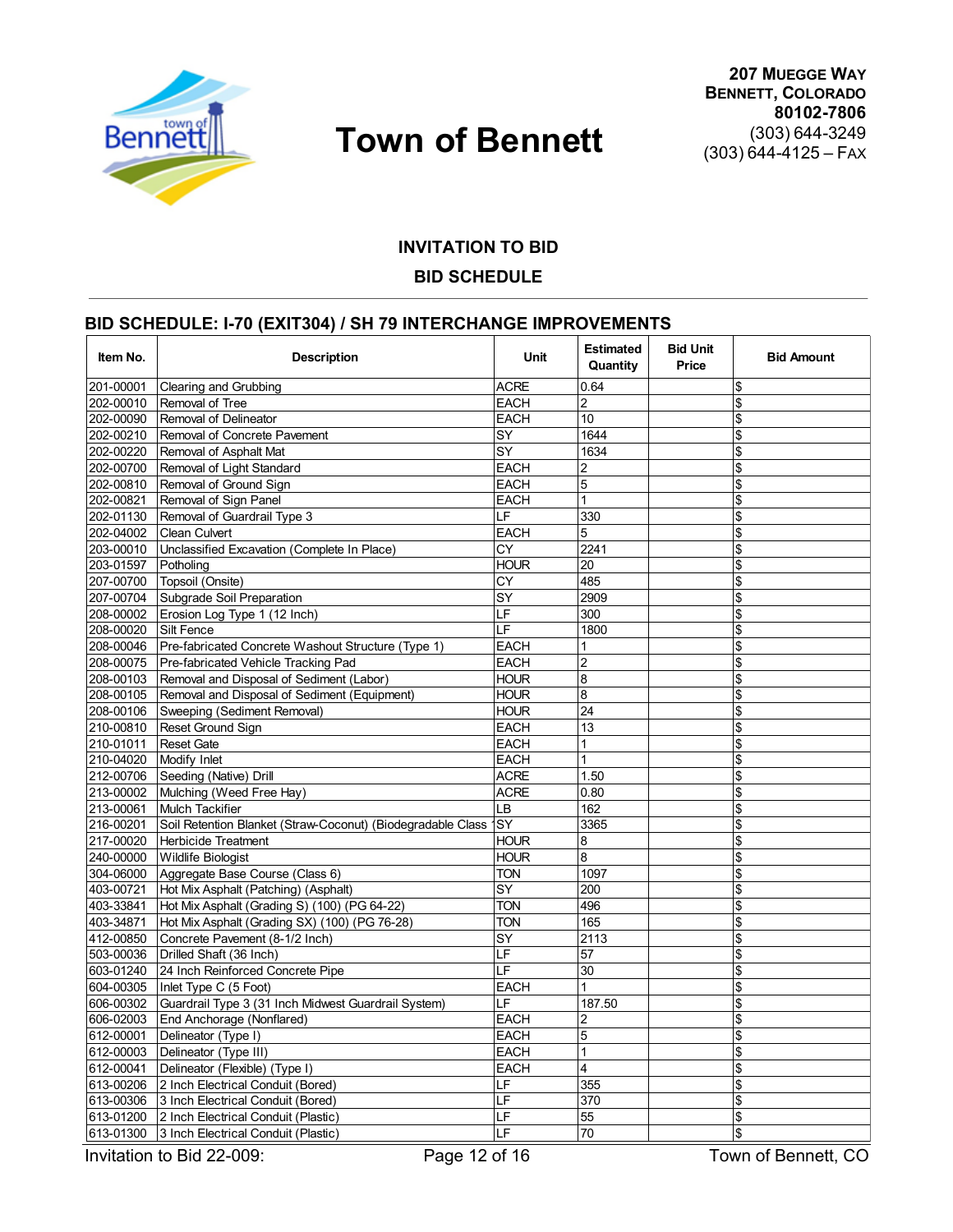# **BID SCHEDULE: I-70 (EXIT304) / SH 79 INTERCHANGE IMPROVEMENTS (Cont'd)**

| Item No.  | Description                                                      | Unit                     | <b>Estimated</b><br>Quantity | <b>Bid Unit</b><br>Price | <b>Bid Amount</b> |
|-----------|------------------------------------------------------------------|--------------------------|------------------------------|--------------------------|-------------------|
| 613-07004 | Type Four Pull Box                                               | <b>EACH</b>              | 3                            |                          | \$                |
| 613-07005 | Type Five Pull Box                                               | <b>EACH</b>              | 1                            |                          | \$                |
| 613-10000 | Wirina                                                           | L S                      | 1                            |                          | \$                |
| 613-13000 | Luminaire (LED) (Special)                                        | EACH                     | 3                            |                          | \$                |
| 613-80130 | Service Meter Cabinet                                            | <b>EACH</b>              | 1                            |                          | \$                |
| 614-00011 | Sign Panel (Class I)                                             | <b>SF</b>                | 18                           |                          | \$                |
| 614-00012 | Sign Panel (Class II)                                            | $\overline{\mathsf{SF}}$ | 37                           |                          | \$                |
| 614-00029 | Sign Panel (Class II) (Install Only)                             | EACH                     | 1                            |                          | \$                |
| 614-01573 | Steel Sign Support (2-1/2 Inch Round NP-40)(Post & Slipbase EACH |                          | 2                            |                          | \$                |
| 614-70024 | 1310nm SFP Optic Module                                          | EACH                     | 2                            |                          | \$                |
| 614-70336 | Traffic Signal Face (12-12-12)                                   | <b>EACH</b>              | 11                           |                          | \$                |
| 614-72836 | <b>Conflict Monitor</b>                                          | EACH                     | 1                            |                          | \$                |
| 614-72855 | Traffic Signal Controller Cabinet                                | <b>EACH</b>              | 1                            |                          | \$                |
| 614-72866 | Fire Preemption Unit and Timer                                   | <b>EACH</b>              | 3                            |                          | \$                |
| 614-72887 | Microwave Vehicle Radar Detector                                 | EACH                     | 4                            |                          | \$                |
| 614-81145 | Traffic Signal-Light Pole Steel (1-45 Foot Mast Arm)             | EACH                     | 3                            |                          | \$                |
| 614-86248 | Traffic Signal Controller (Type 2070LC)                          | EACH                     | 1                            |                          | \$                |
| 614-86800 | Uninterrupted Power Supply                                       | EACH                     | 1                            |                          | \$                |
| 614-87010 | Fiber Optic Cable (Single Mode) (12 Fiber)                       | LF                       | 1490                         |                          | \$                |
| 614-87012 | Fiber Optic Termination Panel (12 Fiber)                         | <b>EACH</b>              |                              |                          | \$                |
| 614-87015 | Buffer Tube Fan Out Kit                                          | EACH                     | 1                            |                          | \$                |
| 614-87320 | <b>Closed Circuit Television</b>                                 | EACH                     | 1                            |                          | \$                |
| 614-87350 | Test Fiber Optic Cable                                           | L S                      | 1                            |                          | \$                |
| 614-87512 | Splice Fiber Optic Cable (12 Strand)                             | <b>EACH</b>              | 1                            |                          | \$                |
| 614-87692 | Ethernet Switch Type II                                          | <b>EACH</b>              | 1                            |                          | \$                |
| 620-00002 | Field Office (Class 2)                                           | EACH                     | 1                            |                          | \$                |
| 620-00012 | Field Laboratory (Class 2)                                       | EACH                     | 1                            |                          | \$                |
| 620-00020 | Sanitary Facility                                                | EACH                     | 1                            |                          | \$                |
| 625-00000 | <b>Construction Surveying</b>                                    | L S                      | 1                            |                          | \$                |
| 626-00000 | Mobilization                                                     | L S                      | 1                            |                          | \$                |
| 626-01114 | Public Information Management (Tier IV)                          | <b>DAY</b>               | 150                          |                          | \$                |
| 627-00008 | Modified Epoxy Pavement Marking                                  | GAL                      | 13                           |                          | \$                |
| 627-30405 | Preformed Thermoplastic Pavement Marking (Word- Symbol)          | SF                       | 73                           |                          | \$                |
| 627-30410 | Preformed Thermoplastic Pavement Marking (Xwalk-Stop Line SF     |                          | 157                          |                          | \$                |
| 630-00000 | Flagging                                                         | <b>HOUR</b>              | 640                          |                          | \$                |
| 630-00003 | Uniformed Traffic Control                                        | <b>HOUR</b>              | 640                          |                          | \$                |
| 630-00006 | Uniformed Traffic Control (Vehicle)                              | <b>HOUR</b>              | 640                          |                          | \$                |
| 630-00007 | Traffic Control Inspection                                       | DAY                      | 35                           |                          | \$                |
| 630-00012 | Traffic Control Management                                       | <b>DAY</b>               | 80                           |                          | \$                |
| 630-80336 | Barricade (Type 3 M-B) (Temporary)                               | EACH                     | 8                            |                          | \$                |
| 630-80341 | Construction Traffic Sign (Panel Size A)                         | EACH                     | 42                           |                          | \$                |
| 630-80342 | Construction Traffic Sign (Panel Size B)                         | EACH                     | 17                           |                          | $\frac{1}{2}$     |
| 630-80355 | Portable Message Sign Panel                                      | EACH                     | 6                            |                          | \$                |
| 630-80360 | Drum Channelizing Device                                         | EACH                     | 100                          |                          | \$                |
| 630-80380 | Traffic Cone                                                     | EACH                     | 50                           |                          | \$                |
| 630-80393 | Stackable Vertical Panels                                        | EACH                     | 50                           |                          | \$                |
| 630-85041 | Mobile Attenuator                                                | DAY                      | 80                           |                          | $\frac{1}{2}$     |
|           | Total of all unit price bid items                                |                          |                              |                          | $\frac{1}{2}$     |

Grand Total:\_\_\_\_\_\_\_\_\_\_\_\_\_\_\_\_\_\_\_\_\_\_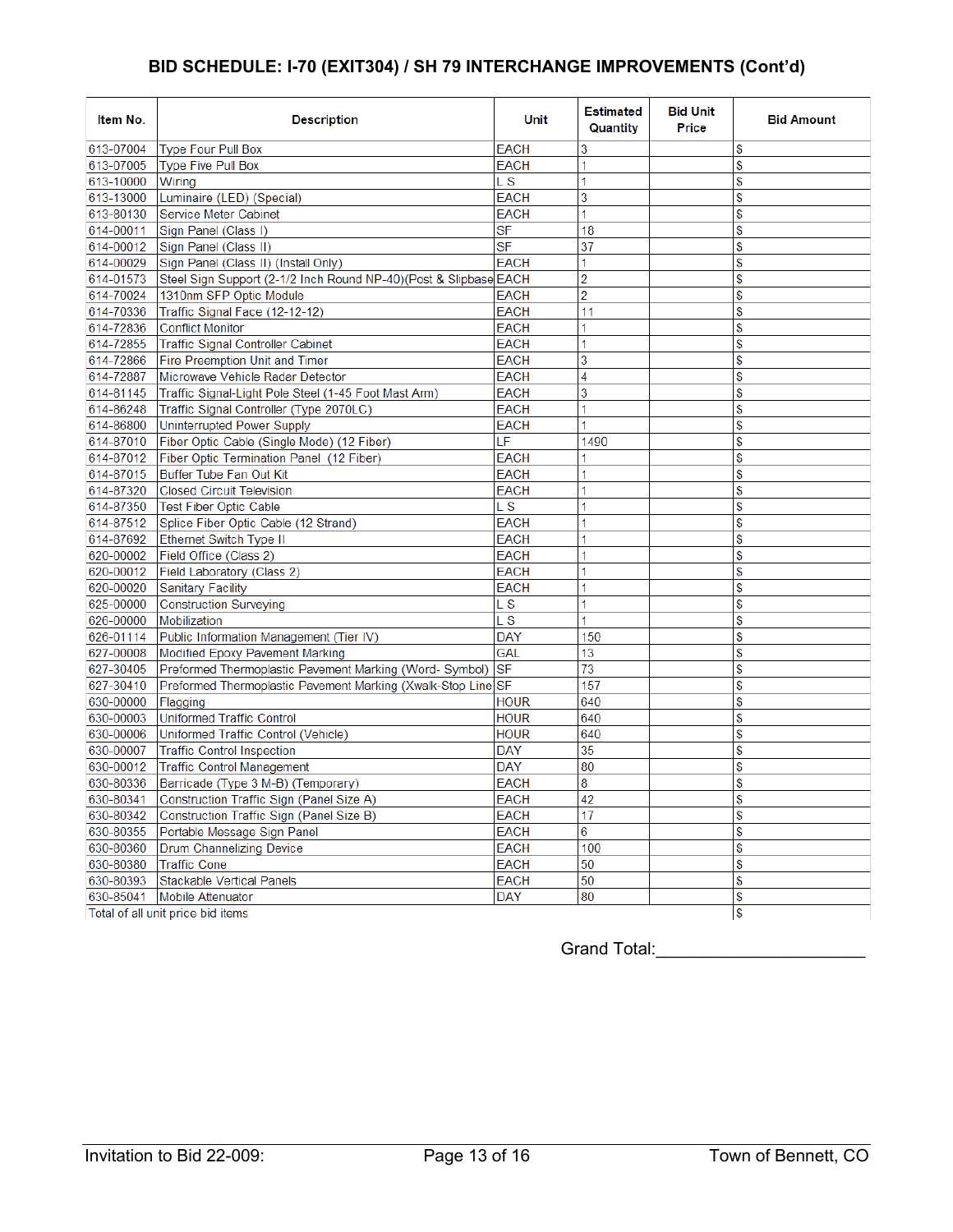

# **INVITATION TO BID SUBMISSION FORM**

**SUBMISSION:** It is imperative, when submitting a bid/proposal, that you address the envelope as follows:

Town of Bennett ATTN: Purchasing 207 Muegge Way Bennett, CO 80102

| Attn: | Purchasing/Daymon Johnson<br>Title: Director of Capital Projects<br>RFP: 22-009            |            |      |
|-------|--------------------------------------------------------------------------------------------|------------|------|
|       | Does your proposal comply with all the terms<br>and conditions? If no, indicate exceptions | <b>YES</b> | NO.  |
|       | Does your proposal meet or exceed all<br>specifications? If no, indicate exceptions        | <b>YES</b> | NO.  |
|       | State percentage of prompt payment discount, if offered                                    |            | $\%$ |
|       | State total bid price (include all items bid)                                              |            |      |
|       | State total bid price with discount                                                        |            |      |

**The Town of Bennett must have on file a completed W-9 prior to doing business with Contractors. Please submit the attached form with your Proposal.**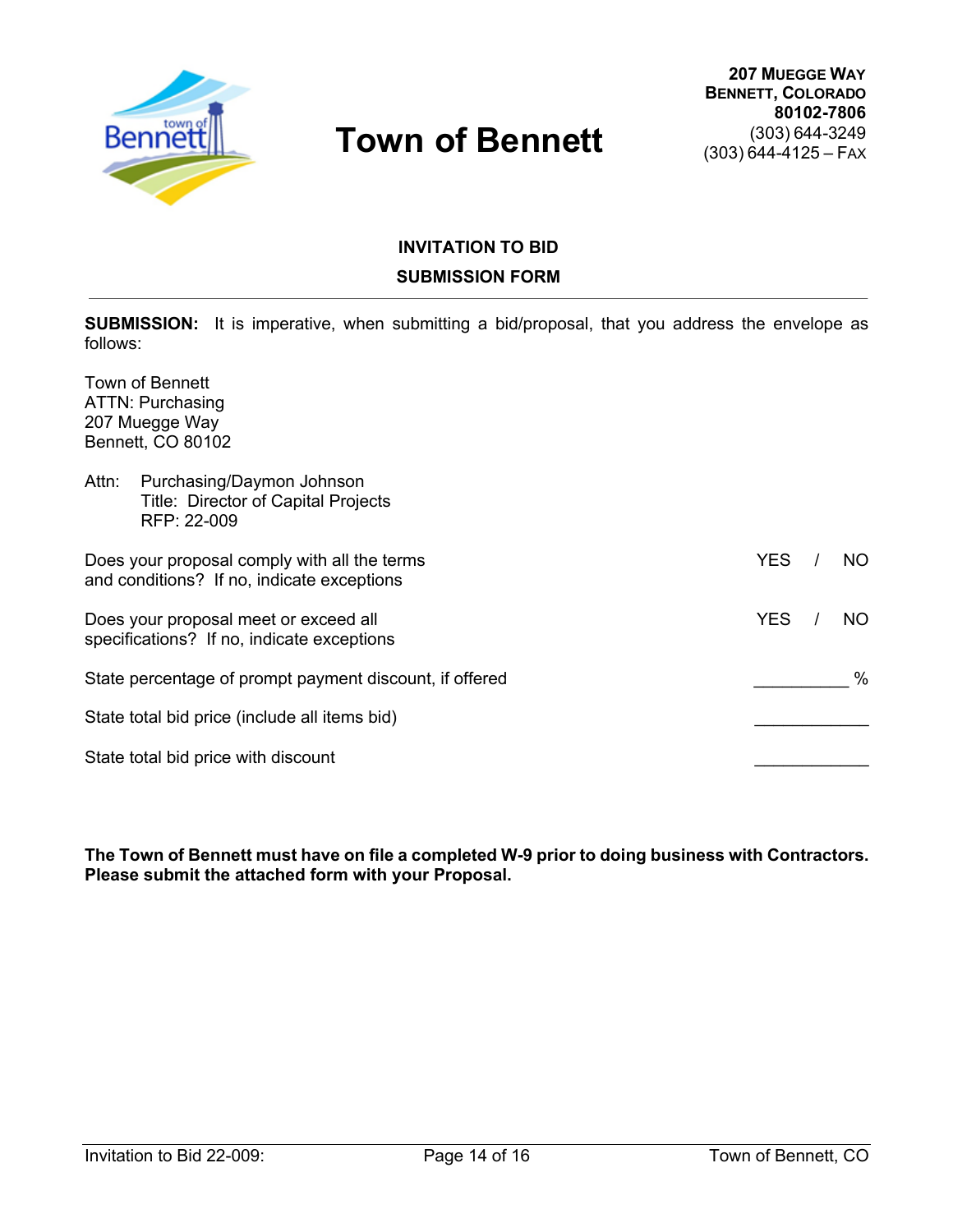

**207 MUEGGE WAY BENNETT, COLORADO 80102-7806** (303) 644-3249 (303) 644-4125 – FAX

**INVITATION TO BID**

### **SUBSTITUTE FORM W-9** Vendor# **REQUEST FOR TAXPAYER IDENTIFICATION NUMBER AND CERTIFICATION (A copy of the W-9 instructions is available upon request)**

#### **1 NAME OF FIRM:**

NAME (Legal Name)

BUSINESS NAME (If different from above e.g. DBA)

**2 ADDRESS WHERE NOTIFICATIONS, PURCHASE ORDERS ETC. SHOULD BE MAILED** (if different from above):

ADDRESS

CITY, STATE, ZIP

#### **3. PAY TO OR REMITTANCE INFORMATION**

(If more than one remit to address, please attach on additional page.)

STREET ADDRESS

CITY, STATE, ZIP

The Internal Revenue Service requires that you submit a Taxpayer Identification Number to comply with this regulation, please fill in the required information on this form, sign and return it to:

> By fax (303) 644-4125 By mail Town of Bennett ATTN: Danette Ruvalcaba 207 Muegge Way Bennett, CO 80102